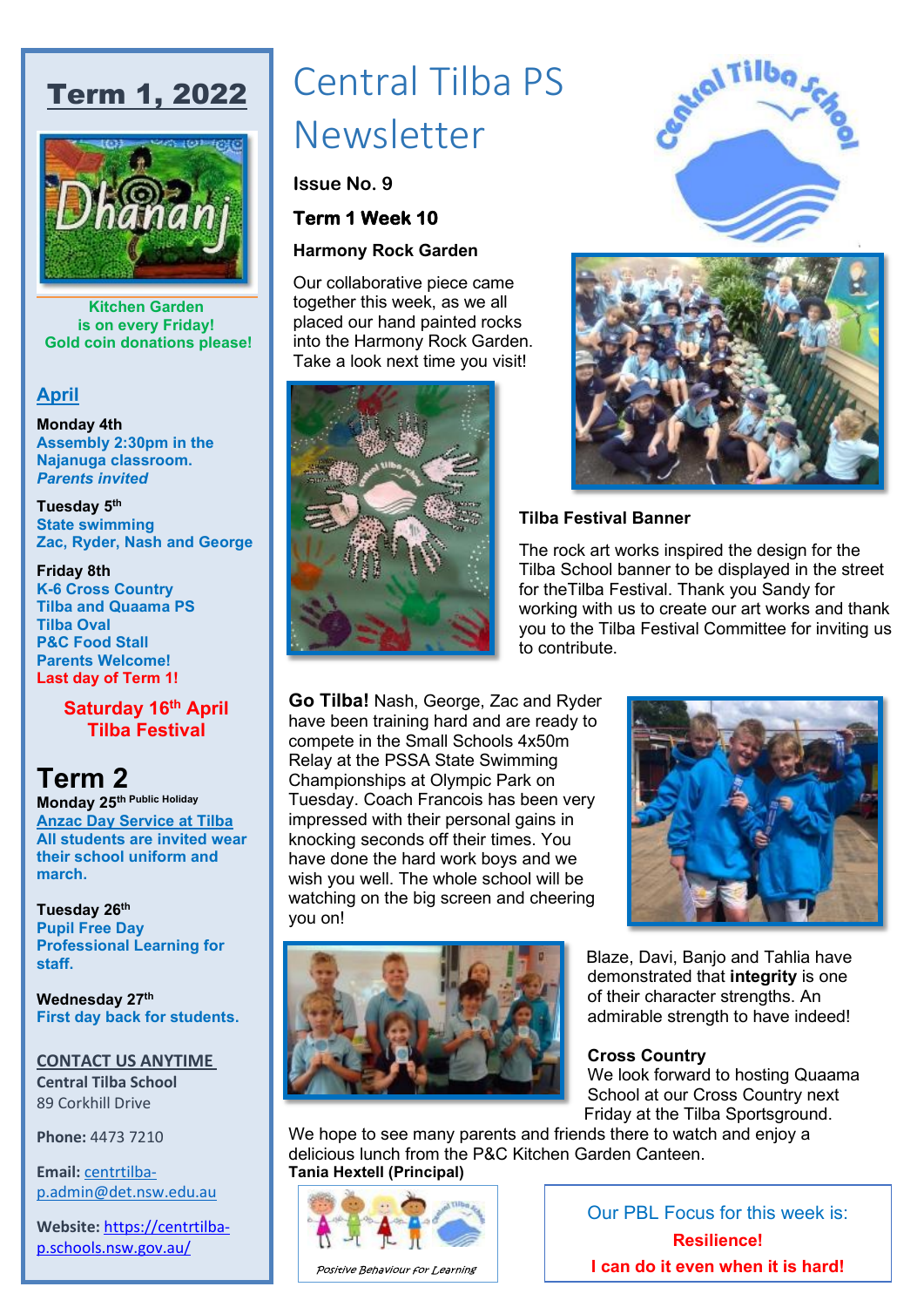

#### Haw To Handle A Vivid Imagination

If your vivid imagination runs eway with you and you suddenly find yourself being turned into a tood by the wicked wizard of Woolloomooioo and all the princesses are overseas on a tour for the foreseeable future then.

... never fear the remedy is nearl Take a big, deep breath and ...

Let him turn una into a tood, grob your phone aut of your pocket, Focation the princesses than wait for the wicked wizard to go, then kiss the princesses



#### How to Handle a Vivid Imagination

If your vivid imagination rurs away with you and you suddenly fir yourself being turned into a tood by the wicked wizard of the West Woolloomooloo and all the princesses are oversens on four for the foreseeable future, then never fear the remedy is near take a big deep breath and tell the wizard the raiders are planning their takeover, starting with the forest of woodland and are coming this way to rule the word. Wicked wizards hate raiders because all the Enchanters of the raids are rarmally nore powerful than Woollocmcoloo Wizards. Even those numering ones all are more powerfull than each other. The wizard will go to turn all the raiders into frogs. He will be cursed by the raid leader al er so run before on find you



In Writing this term, we have been focusing on becoming more creative with our imaginative ideas. Each week we create crazy and imaginative solutions to ridiculous problems.

29.3 How to Handle a Vivid Inscination

If your visit imagination runs away with you, and<br>you antitiatly find yourself boing iumed lab. a<br>lood by the mixted wizard at West Walasanapian<br>and all the princesses are oversees on lost for the foresceable fidure, then

 $\omega$  over<br>a first diffusion constitution of pairs of pairs and the a log, always from<br>the and pairs are pairs on pairs and the strongless basis of<br>a station of the station of the strongless of the strongless of<br>the pair o  $S_Y Z$ ac



#### How to Handle a Vivid Imagination

If your vivid imagination runs away with you and you suddenly find yourself being turned into toad by the wicked wizard of West Woolloomooloo and all the princesses are overseas on tour for the foreseeable future then. ...never fear the remody is near! Take a big deep breath Take his wand when he wasn and ... looking and turn him into a toad.







We took the opportunity to publish our writing this week to build our typing fluency.

riday April the 1st.2012 COCCOCCIOE ECOLOGICE CECERACI I did did did did did R ck ck ck ck ck ck ck ck commencemente de commence et avant avance y cycycy cycycy arapy



nday Aprt the 1st 2022 coccoccoccoccoccocco dddddddd the the the the the the the o o a a a a a a a a a a ch ch ch ch ch ch

Stage 2 have been trying very hard to join letters together in handwriting this term. Posture and pencil grip are very important!







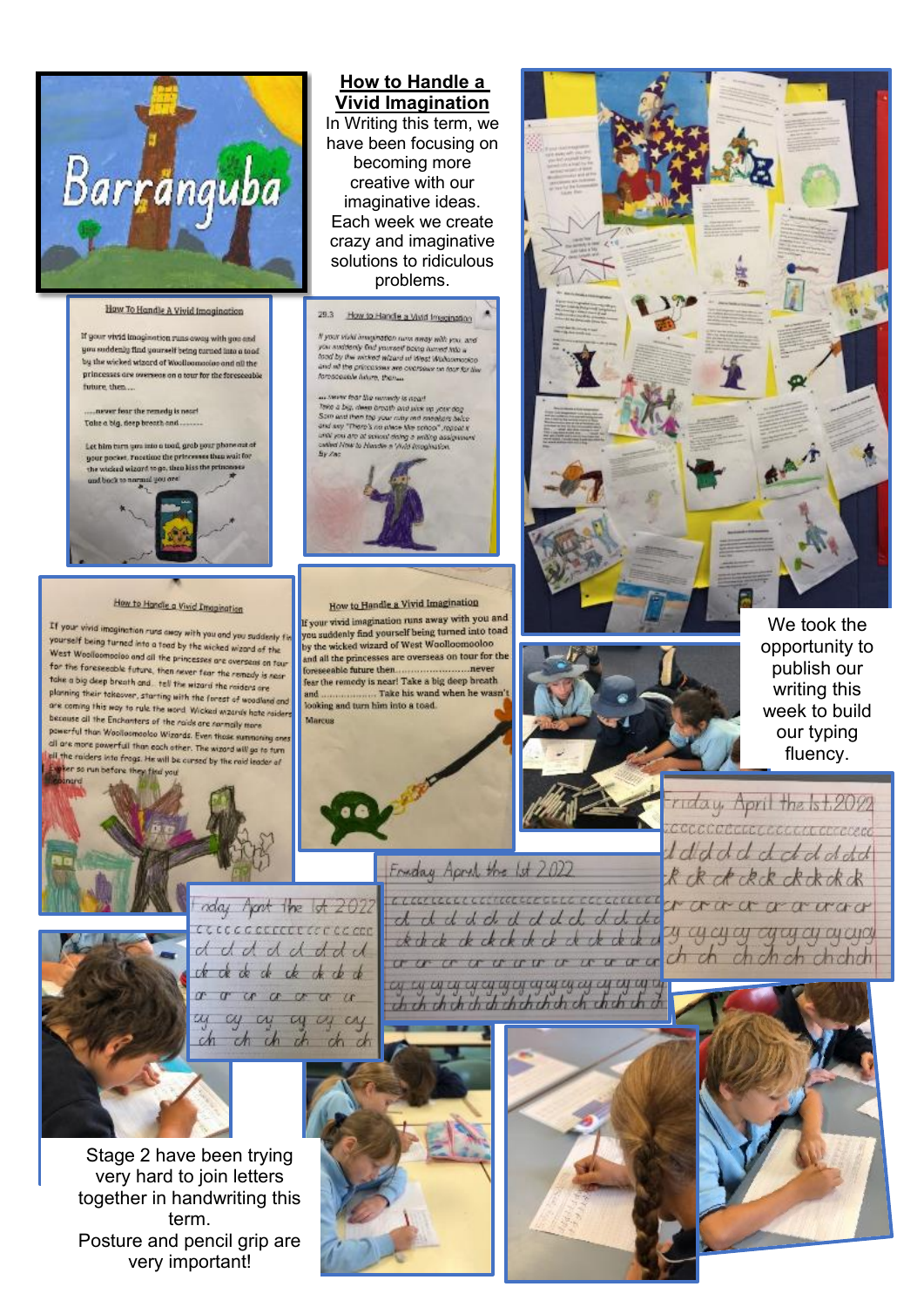

Last week's velodrome trip was a great way to practise for our cross country that's coming up. We did lap after lap after lap…



Enjoying pikelets cooked on the barbie by Sandy and Linda after our big day out.

Kinder writing this week. On the weekend I went to Monty's house. by Tommy<br>I went to the beach. by Byron I went to the beach.



What's the time? We know how to make the time say o'clock and half past.